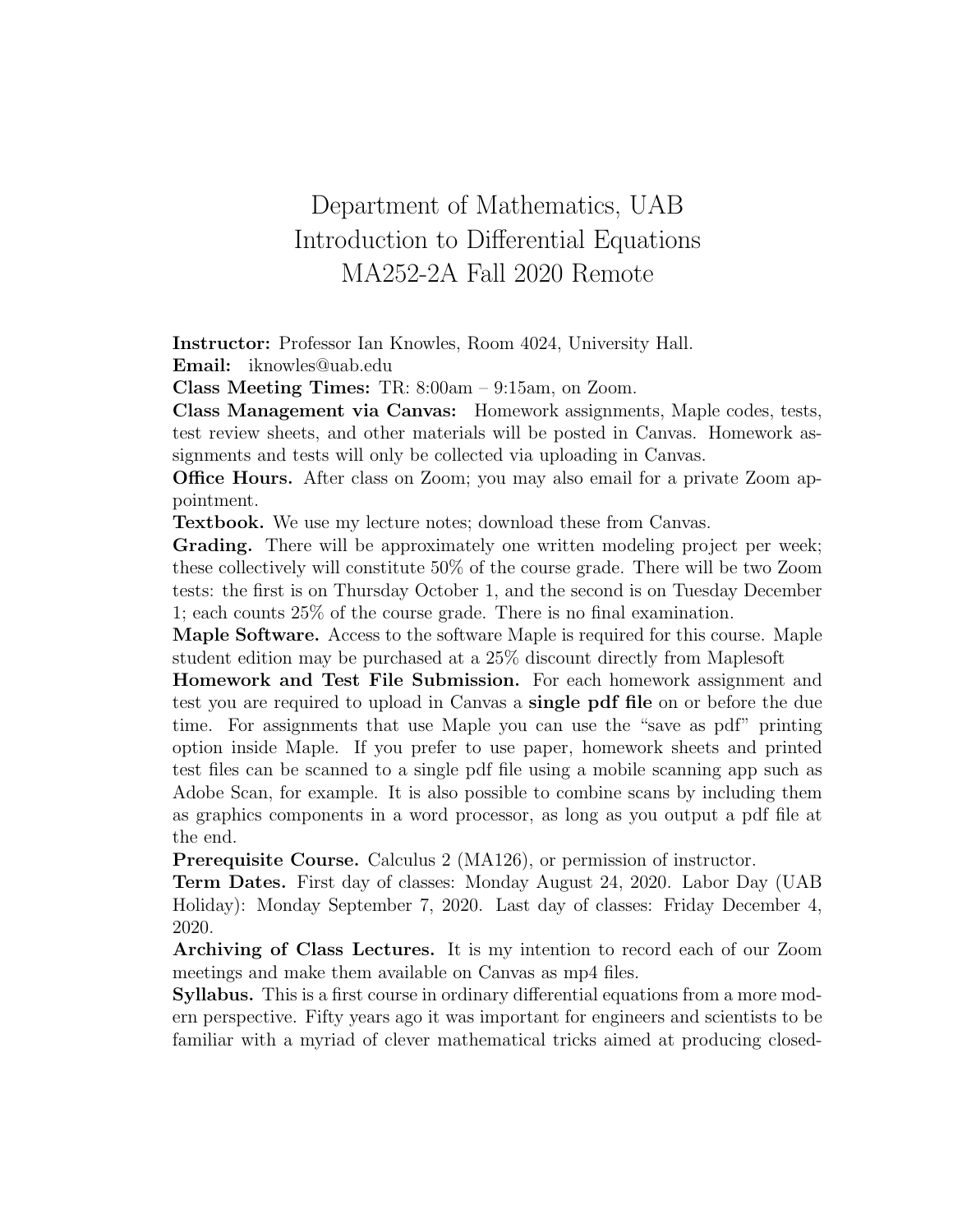form solutions for differential equations (DEs) of interest. In the last thirty years or so, this process has been both extended and simplified by the ready availability of powerful software, such as Maple, for numerical computations and computer algebra applications. It is the aim of this course to provide both the theoretical background needed to understand how DEs work, and familiarity with the various software tools needed to facilitate their use in modeling.

We cover first order differential equations (separable, linear, exact, and additional non-linear examples using Maple), modeling with first order DEs, examples of systems of first order DEs, theory of higher order linear DEs (homogeneous and non-homogeneous, superposition of solutions, linear independence (via Wronskians) and general solutions, initial and boundary value problems), solution of constant coefficient homogeneous linear equations, non-homogeneous linear equations by variation of parameters and Green's functions, with complicated cases done using Maple, and the theory and application of Laplace transforms. Modeling projects in the course will emphasize the use of Maple to do the heavy lifting.

Assignment Rules. All assignments must be your own work; do not copy the work of others or allow your work to be copied. Each assignment must be written as a report in your own words, adhering to the guidelines listed below. Points may be deducted for transgressions of these rules. You can add commentary to a Maple worksheet using the Maple "text" facility, or leave space for the later insertion of hand-written material; see the sample assignment  $ass0.$  pdf on Canvas.

- 1. Your name, class (MA252-OQ), semester (Summer 2020), and assignment number appears at the beginning of your report.
- 2. Each question and part of question must be clearly numbered; the questions (and parts thereof) must appear in INCREASING order in your report; infractions will incur an "out of order" penalty.
- 3. Add text commentary explaining each Maple step (or group of steps).
- 4. Use the Maple text editor to interleave text and Maple material. You can mix Maple and hand-written text by leaving a space in your Maple file for later insertion of your hand-written material. No "Maple appendices"<sup>1</sup> are permitted; your report should be a logical and continuous blend of explanatory text and Maple output.

<sup>&</sup>lt;sup>1</sup>i.e. all of the Maple output glomped together at the end of the report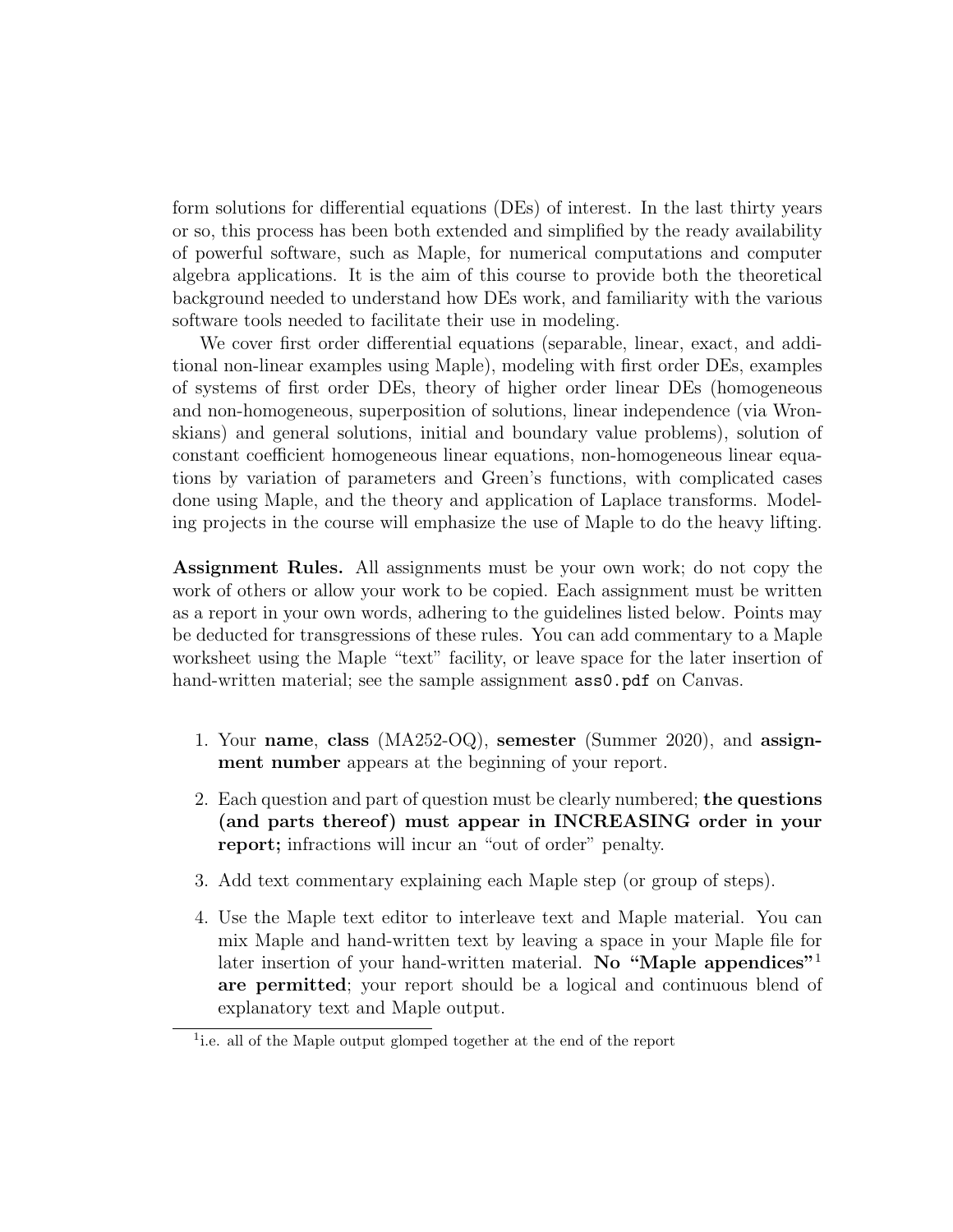5. Clearly label your answers and/or conclusions.

## Class Schedule:

| Week            | Tuesday                      | Thursday          |
|-----------------|------------------------------|-------------------|
| $08/24 - 08/28$ | First Class                  |                   |
| $08/31 - 09/04$ | Assignment 1 due in Canvas   |                   |
| $09/07 - 09/11$ | Assignment 2 due in Canvas   |                   |
| $09/14 - 09/18$ | Assignment 3 due in Canvas   |                   |
| $09/21 - 09/25$ | Assignment 4 due in Canvas   |                   |
| $09/28 - 10/02$ | Review for Test 1            | Test 1 on Zoom    |
| $10/05 - 10/09$ |                              |                   |
| $10/12 - 10/16$ | Assignment 5 due in Canvas   |                   |
| $10/19 - 10/23$ | Assignment 6 due in Canvas   |                   |
| $10/26 - 10/30$ | Assignment 7 due in Canvas   |                   |
| $11/02 - 11/06$ | Assignment 8 due in Canvas   |                   |
| $11/09 - 11/13$ | Assignment 9 due in Canvas   |                   |
| $11/16 - 11/20$ | Assignment 10 due in Canvas  | Review for Test 2 |
| $11/23 - 11/27$ | Thanksgiving Break           |                   |
| $11/30 - 12/04$ | Test 2 on Zoom               | Last Class        |
| $12/07 - 12/11$ | No Final Exam in this course |                   |

Aims of the Course. Upon successful completion of the course a student should

- be familiar with the standard types of ordinary differential equation and their methods of solution;
- understand that differential equations provide a precise quantitative connection between the laws of Physics and modeling applications in Science and Engineering;
- be able to use computer algebra software (such as Maple) to facilitate the computations that arise in the context of practical modeling projects.

Reference Books. As mentioned above, there is no prescribed textbook for this course. Many books, such as A First Course in Differential Equations with Modeling Applications, Dennis G Zill, Brooks/Cole, any edition, or Elementary Differential Equations and Boundary Value Problems, William E. Boyce and Richard C. DiPrima, Wiley, any edition, cover well the theoretical material in the course. Likewise, there is no text for the modeling component of the course, which we do